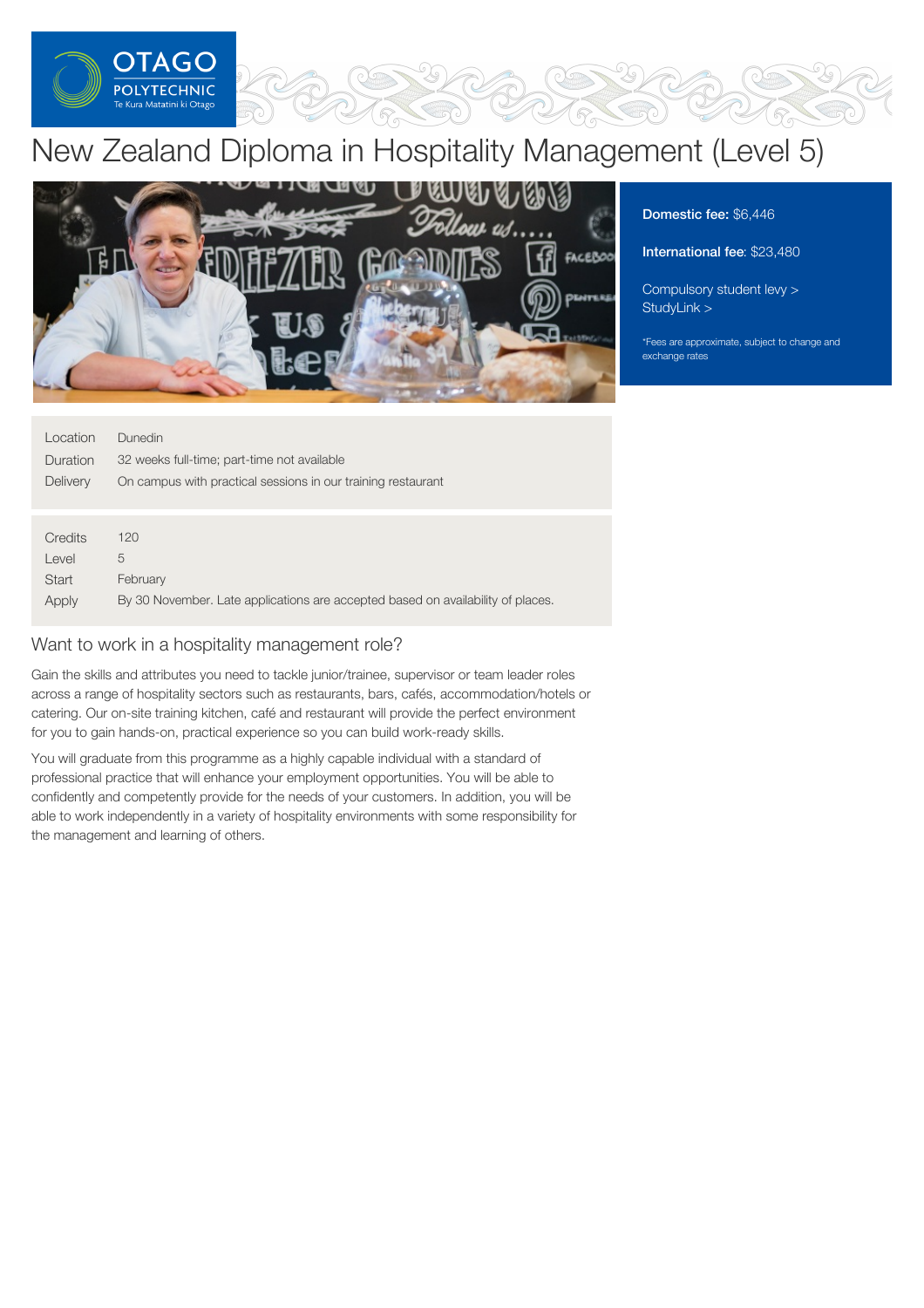## Skills required

- > The ability to work well under pressure
- > To have a good work ethic
- > A desire to constantly update your skills.

# Entry requirements

- > NCEA Level 2 OR equivalent.
- > We also prefer that you have one of the following:
	- > a relevant hospitality qualification at Level 4,OR
	- > two years' relevant work experience.
- > If English is not your first language, you must provide:
	- > New Zealand University Entrance OR
	- > Overall Academic IELTS 5.5 with no individual band score lower than 5.0 (achieved inone test completed in the last two years), OR
	- > Acceptable alternative evidence of the required IELTS (see here for NZQA proficiency table and here for list of recognised proficiency tests).

If you need to improve your English Language skills, we offer a wide range of English programmes.

# Additional requirements

You must supply certified copies of proof of identity and proof of residency (where appropriate).

Please include your academic records with your application (English translations required if not in English):

> For those attending secondary school or recent school leavers - NCEA results or equivalent. If still at secondary school, please also list what subjects you are studying this year and at what level. > For other applicants - copies of relevant results and/or qualifications.

If you have not completed a relevant Level 4 Hospitality qualification, you also need to provide:

- > A CV detailing your qualifications/academic records, your interests and hobbies and details of your work experience.
- > A cover letter (max. 500 words) which explains:
	- > why you have chosen to study this Diploma
	- > your expectations of the programme
	- > your career goals in the hospitality industry
	- > the steps you have already taken to progress your career goals to improve your chances of being accepted into the programme.

You may also have to undertake an interview.

## Selection process

If the number of applicants who meet the requirements exceeds the available places, a waitlist will be used to ensure preference is given to applicants in the order that they applied.

## Want your existing skills recognised?

If you have extensive knowledge and skills due to practical experience in this area, enquire about our recognition of prior learning process at Otago Poytechnic. You may have already gained credits towards this qualification. Phone 0800 762 786 or email info@capablenz.co.nz

## You will learn

Your learning will include how to manage facilities, inventory and supplies; how to monitor and maintain operations and staffing; and how to plan budgets and rosters. In addition, you will discover sales and promotion techniques and how to market a service product.

The programme will be offered full-time over one year. The structure comprises of seven courses.

First semester (courses studied in the order they are listed)

- > Introduction to Hospitality Management
- > Marketing Fundamentals and Finance
- > Human Resources.

Second semester (courses studied in the order they are listed)

- > Operational Management and Work Experience
- > Applied Management in Action.